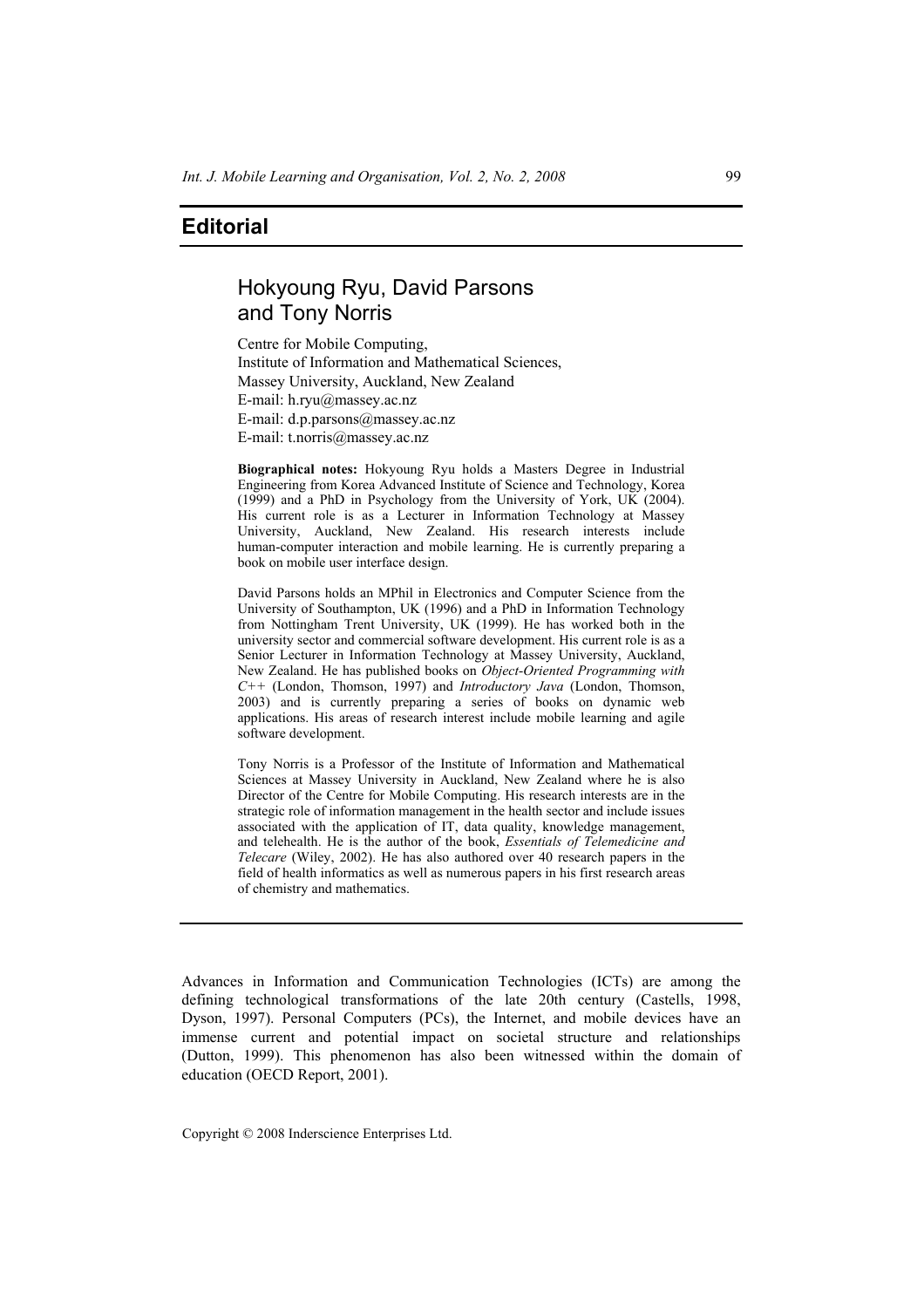## 100 *H. Ryu et al.*

The changes in society brought about by ICT advances lead to expectations for new education systems that are not restricted to traditional education providers such as schools, colleges and universities. Furthermore, such providers increasingly face competition from other knowledge sources, including the entertainment industry, and from enterprises that define themselves as knowledge producers and educators.

*Wear your learning, like your watch in a private pocket (Chesterfield, 1748).* 

Mobile technologies provide an excellent opportunity to develop novel education or learning environments. Mobile learning (M-learning) extends the educational context into a versatile 'anytime and anywhere' learning experience. It has thus been suggested that mobile technology could be used as a 'bridge' between various learning activities, thereby breaking the boundaries of known learning contexts such as formal learning in school, life-long learning, and real-world problem solving activities.

Figure 1 shows the three distinctive learning spaces: *constructive*, *collaborative*, and *situated* that commonly describe the learning process. The constructive learning space, which relies entirely on individuals constructing their own knowledge by learning from books or teachers has long been the major paradigm in the field of learning and instruction. In contrast, both situated learning (creating authentic learning in life-like settings), and collaborative learning (encouragement of pair and group work to solve complex projects and tasks) are more recent pedagogical approaches that aim to empower learners. These approaches may have a profound impact on teacher roles, values and practices. Mobile technologies would offer new possibilities to encompass and integrate the three learning arenas, but more research is needed to test this hypothesis.



*Source*: Extended from de Jong (2001)

The purpose of this special issue on "Current Mobile Learning Technologies and Applications" is to report research that attempts to answer questions surrounding the transformation of learning or education activities by the development and diffusion of mobile technologies. This issue contains six papers that address these questions from a wide variety of domains and cultures across the world. Across this set of papers, aspects of all three of de Jong's (2001) learning spaces are addressed.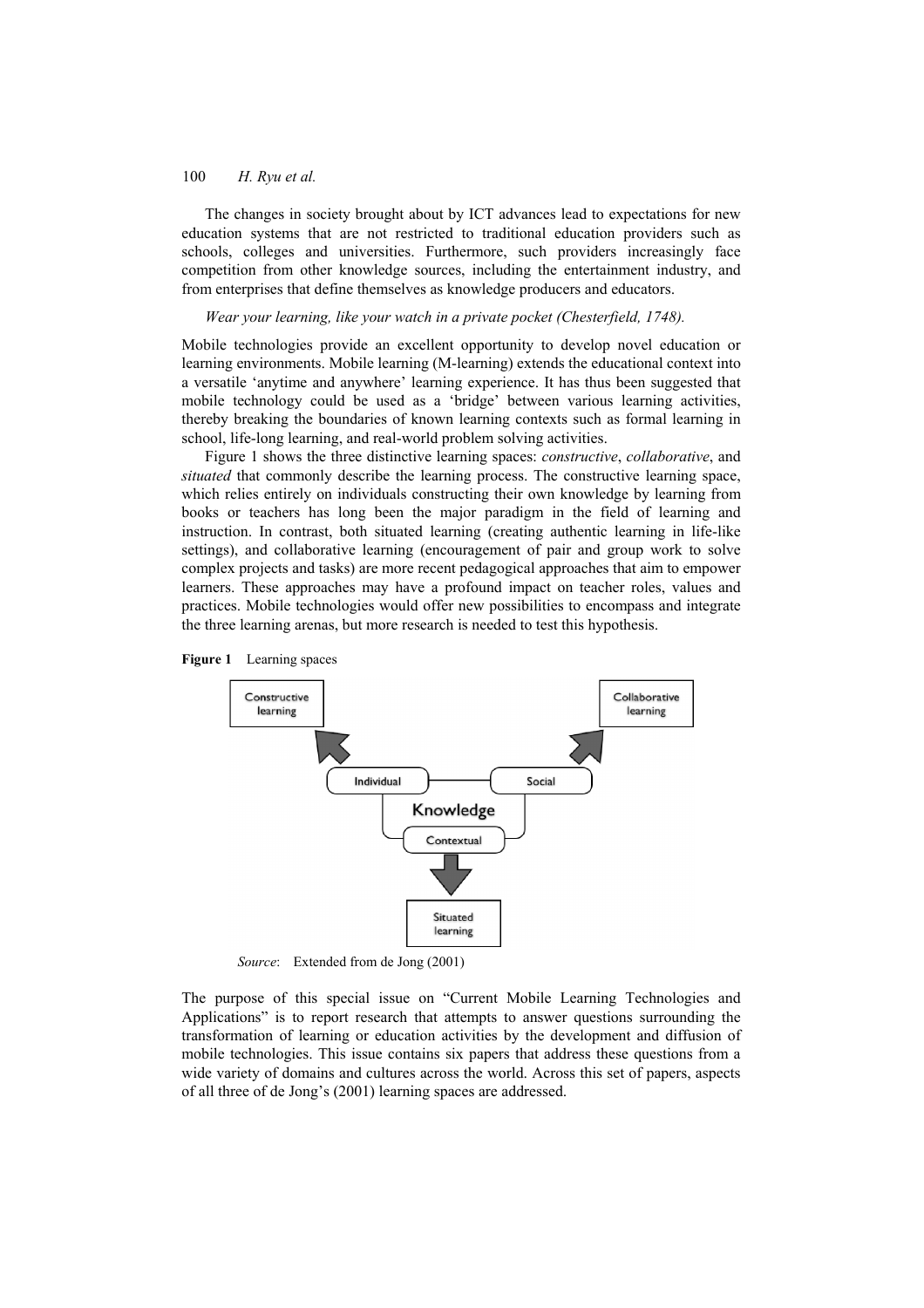#### *Editorial* 101

First in this issue, Sari and Tedjasaputra demonstrate, through their ethnographical studies in both Finland and Indonesia, that mobile technologies may have huge potential as part of distance learning environments. They also identify critical challenges to their adoption under current education systems. One of the main conclusions of this paper is that the integration of PC-based and mobile applications might substantially enrich current constructive learning activities at all educational levels (primary, secondary and tertiary). In the second paper, Matsuura et al. show that mobile communication technologies can enhance the autonomy of individual learners, leading them to greater interaction with teachers and boosting their constructive learning experience using various channels of mobile communication.

In the third paper, Meawad and Stubbs further explore the individual constructive learning space, proposing a generic m-learning framework that provides interoperability with existing learning environments, specifically, computer-based e-learning applications. This paper describes the use of mobile components to extend virtual learning environments and establish a compact and easy-to-use, on-demand, personalised mobile learning space. This pivotal work discusses the critical success factors needed for effective m-learning.

An interesting trajectory for m-learning environments is developed in the next paper, which aims at determining the benefits and challenges of the collaborative learning space provided by mobile technologies. It is argued that participants in a collaborative learning environment can learn equally well from each other as from the teacher or course materials, and that learning is not static subject matter but the process of participating itself. Laine and Suhonen introduce the idea that social network technologies, e.g., blogs and wikis, can be used by learners in the new mobile paradigm. The purpose of social networks in education is to enhance collaboration and interaction between the learners. This seems to be particularly important in distance education where interaction otherwise often occurs only between teachers and students.

Education is now being displaced from its traditional physical territories of schools or institutions by a generalised form of learning that can take place anytime and anyplace with the help of mobile technologies. At the primary school level, Kurti et al. show how this generalised form could be made available in various learning scenarios and how situated learning activities can be realised. This paper displays significant technological innovation characterised by new types of interaction devices and communication technologies that facilitate human-to-human communication in cooperative work scenarios as well as interactive and situated learning activities. When it comes to contextual learning situations in the tertiary or life-long learning environment, the research carried out by Ryu and Parsons, described in the final paper in this issue, provides some practical assessment of using situated and contextual learning support for continuous personal time and task management.

*Change is inevitable in a progressive country. Change is constant – Benjamin Disraeli.* 

Mobile technologies have already transformed, and will go on profoundly transforming, education systems. The education sector also faces a paramount challenge in attempting to understand, and indeed to influence, such change. In this special issue, our intention is to disseminate studies about how we can meet the challenges of these technologies, exploit practical experiences of the design of m-learning environments, and further extend empirical research into contemporary m-learning systems. Of course, the work